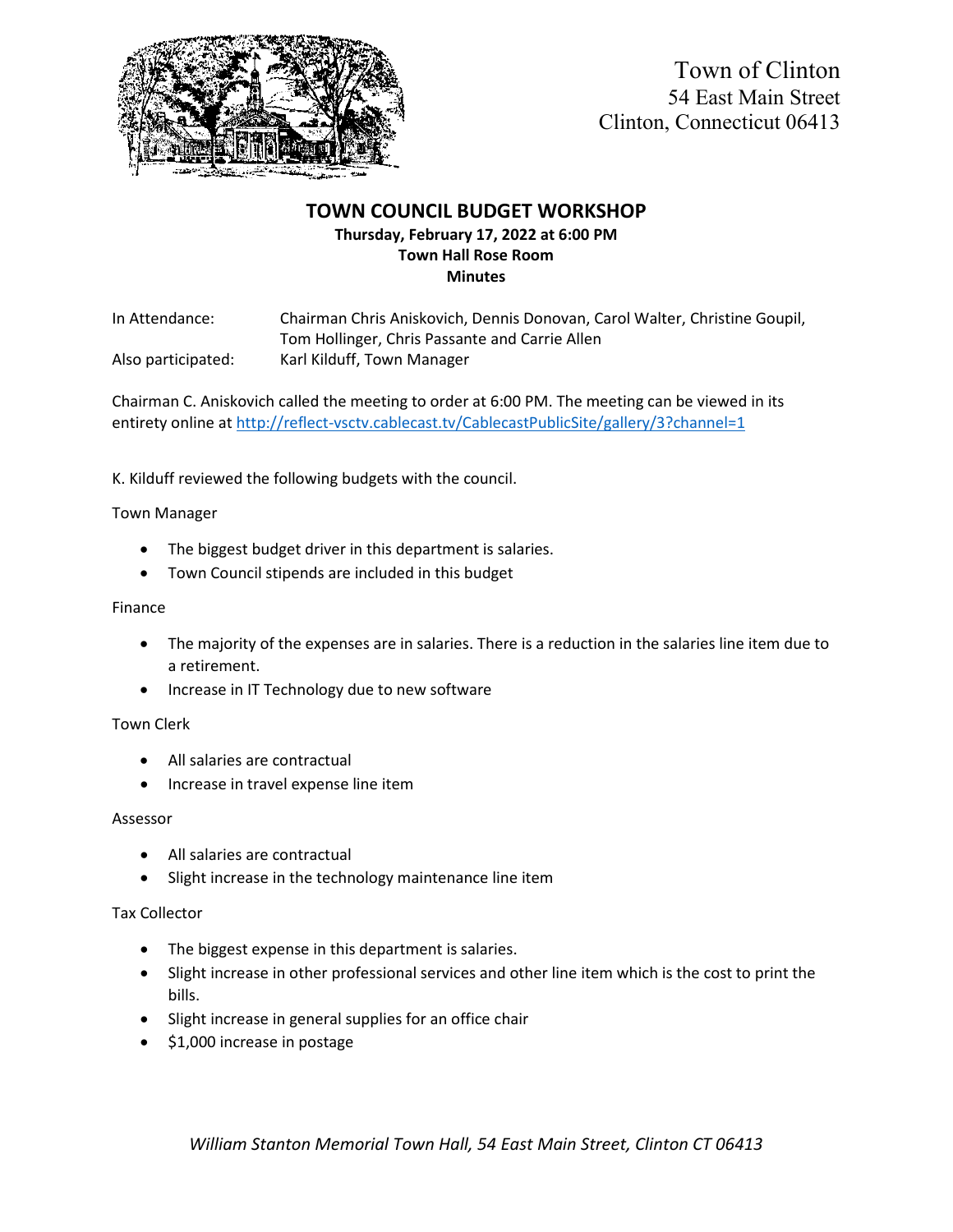

Town of Clinton 54 East Main Street Clinton, Connecticut 06413

## Inland Wetlands

• The majority of this line item is salaries.

# Zoning Board of Appeals

• This budget is flat from last year

# Planning & Zoning

- Salaries for ZEO and clerk are contractual. The other half of the ZEO position is in Inland Wetlands budget.
- Planner position has been added to this budget. As a result other professional services has decreased due to a reduction in services for the consultant planner.

#### Building

- The biggest budget driver is salaries. There was a decrease in salaries due to a retirement.
- \$1200 for training and code books
- Software maintenance was moved into the technology budget.

#### Human Services

- The biggest budget driver is salaries.
- Program cost line item increased to \$2,500 which includes funding for the VFW to honor veterans.
- Other Items line item budget has increased from \$5,000 to \$10,000 to support resident emergency needs.
- Additional information on grant support will be provided at the next workshop

#### Senior Services

• This budget was added last year. The budget reflects a salary of a part time program coordinator plus \$6,000 for program expenses.

#### WSAM Maintenance

• This budget reflects salaries for custodian staff

#### Public Works

- The biggest budget driver is salaries.
- Increase in overtime fields by \$2,000
- Increase in the landfill cost line item due to a tipping fees
- Increase in diesel gasoline fuel line item
- Clothing allowance line item is contractual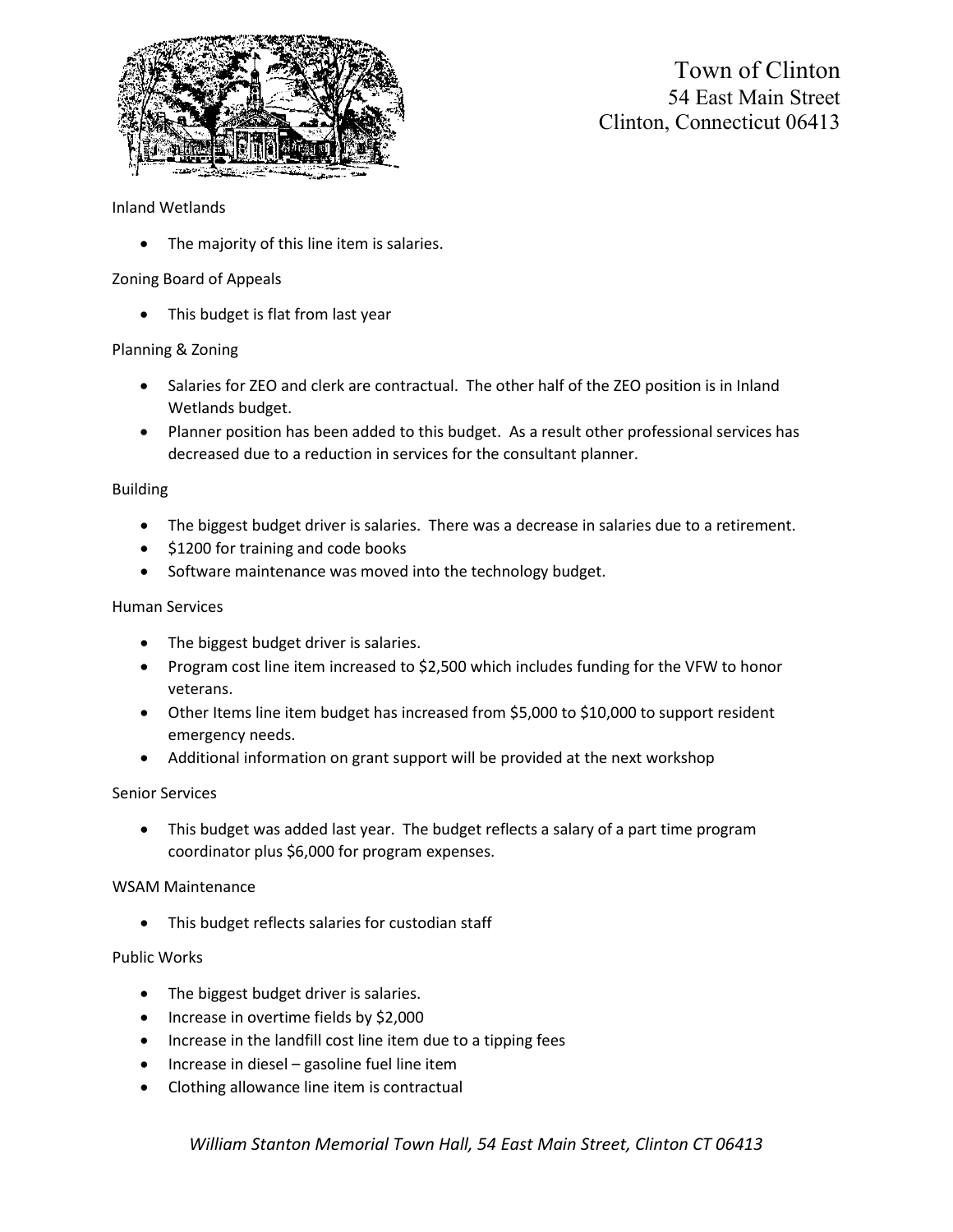

# Town of Clinton 54 East Main Street Clinton, Connecticut 06413

# Technology Budget

- Professional services line item increased which includes network support and support from the Board of Education's technology department.
- IT technology maintenance line item increased due to the new permitting software for land use
- Infrastructure line item of \$25,096 includes the cost of the town's copiers and printers.
- Communications line item includes the cost for cell phones and cable.

# Police Budget

- Largest part of this budget is personal related expenses. Overtime is based on historical rates.
- Increase in training due to state mandated training
- Increase in service contract line item
- Commission expenses increased due to the new employee recognition program
- Other items armory decreased due to historical spending

#### Communications Budget

- Part time salaries line item decreased significantly due to the upgrade in a position from part time to full time.
- Service Contracts line item increased due to the radio project

#### Animal Control Budget

• Largest expense in this budget is salaries.

#### Fire Marshall Budget

• Overall budget was reduced by \$500

#### Fire Department Budget

• Overall budget increase of \$7,500

#### Economic Development Budget

• Flat funded

#### Elections and Meetings Budget

- Increase in PT wages for election workers and election day meals
- Increase in postage by \$400